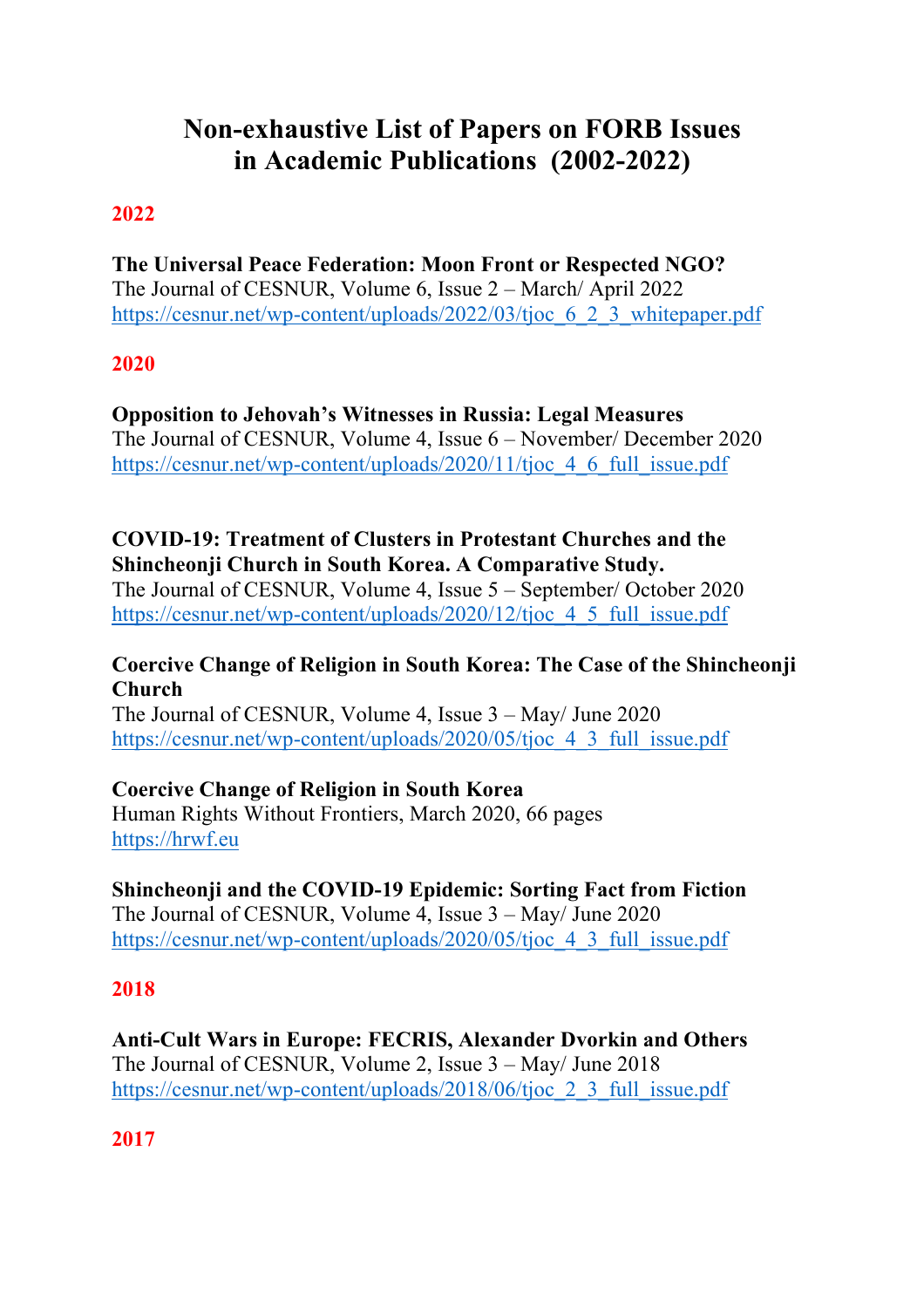## **Les mouvements anti-sectes et la laïcité : Le cas de la FECRIS**

Co-edited by Willy Fautré and Patricia Duval, Special Issue of Acta Comparanda, Subsidia IV, 2017, published by the Faculty for Comparative Study of Religions and Humanism (Wilrijk-Antwerpen, Belgium)

**Abduction, Sequestration and Deprogramming Attempts of Unification Church members in Japan** (pp 121-134) in *"The Life and Legacy of Sun Myung Moon and the Unification Movements in Scholarly Perspective",* Acta Comparanda, Subsidia VI, 2017, published by the Faculty for Comparative Study of Religions and Humanism (Wilrijk-Antwerpen, Belgium)

**The Long and Bumpy Road to the EU Guidelines on Freedom of Religion or Belief** (pp 153-171), in "*Dimensions of Religious Freedom in Contemporary Europe"*, ed. Piotr Szymaniec, Pantswowa, Wyzsza Szkola Zawodowa im. Angelusa Silesiusa w Walbrzychu, Poland

## **2016**

# **Diversity in Islam, A New Challenge to Religious Freedom Defenders Religious Freedom: Moldova in the Dock**

**A History of the Jehovah's Witnesses in Belgium** (pp113-124) in *"The Jehovah's Witnesses in Scholarly Perspective: What is new in the scientific study of the movement?"*, Acta Comparanda, Subsidia III, 2016, published by the Faculty for Comparative Study of Religions and Humanism (Wilrijk-Antwerpen, Belgium)

**A History of Jehovah's Witnesses in Belgium (pp 13-46)** in *Jehovah's Witnesses in Europe, Past and Present*, Ed. Gerhard Besier and Katarzyna Stoklosa, Cambridge Scholars Publishing (2016)

## **2015**

**Sect Observatories: Neutrality of the State and Public Powers. European Court Jurisprudence and Good Practices,** (in English and in Ukrainian) in *Mitna Sprava* Nr 1 (97) 2015 (Magazine of the Academy of Law, University of Odessa), pp 10-16 (April 2015)

## **2014**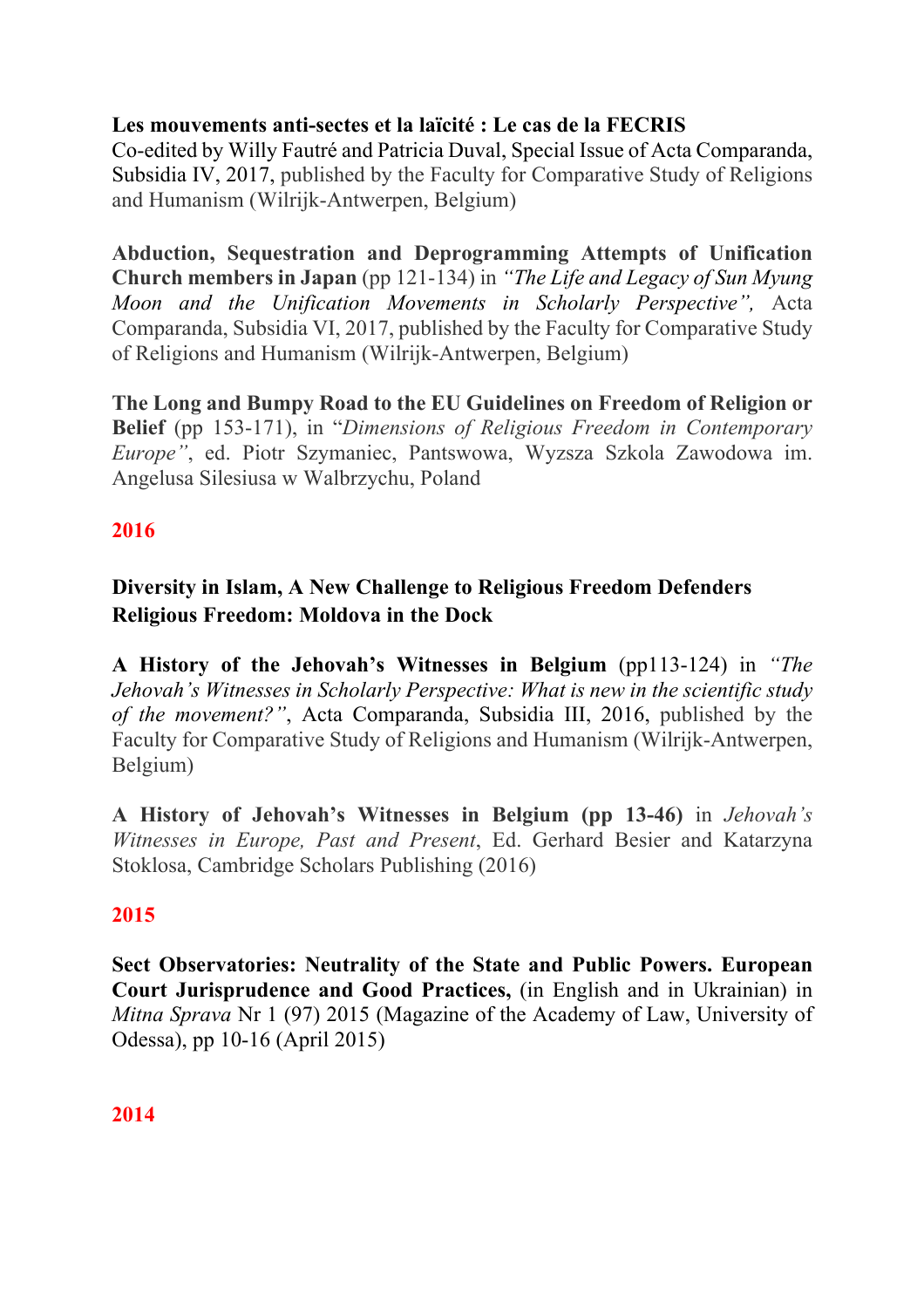**Azerbaijan : Ethnic Diversity, Peaceful Co-existence & State Management**, ed. by Human Rights Without Frontiers (Brussels) on Amazon, 80 p, 2014

**Un kaleidoscope de la crise ukrainienne** (pp 15-36) in Histoire et Liberté, Institut d'Histoire Sociale, Paris (April 2014)

**The International Community and North Korea - Which Way to Go? Encourage Conversion to Capitalism or Sanctions?** in *"Human Rights and Democratic Transition in North Korea"*, Hans Seidel Foundation (January 2014)

**Freedom of Religion or Belief, Anti-sect Movements and Neutrality of the State** (in Russian), St Petersburg Technical University (January 2014)

## **2013**

**Freedom of Religion or Belief, Anti-sect Movements and State Neutrality (394 pages)** in Russian edited by Willy Fautré and published by the Polytechnical University of St Petersburg

**Ethnic Turks in Greece, a Muslim Minority,** published by ABTTF (Federation of Western Thrace Turks in Europe) in English (56 pages), in German (56 pages) and in Turkish (56 pages)

**Greece: Ethnic Turks in Rhodes and Kos,** published by ABTTF Federation of Western Thrace Turks in Europe) in English (51 pages), in German (51 pages) and in Turkish (51 pages)

**"Forceful religious de-conversion attempts from new religious movements"**  in "New Religious Movements in Russia" in the Journal of the University of St Petersburg, pp 71-77 (September 2013)

**Japon: Kidnappings et séquestrations à des fins de 'dé-conversion religieuse'** (pp 45-58) in « Le (mal)traitement des nouveaux hérétiques/ La France et ses minorités religieuses » (2013), Ed. L'Harmattan (Paris)

**Fecris: Europäische Föderation der Forschungs- und Informationszentren zu Sektenfragen"** in Religion-Staat-Gesellschaft, Zeitschrift für Glaubensformen und Weltanschauungen, 14. Jahrgang (2013), Heft 1, Religious Freedom and State-Church Relations in Europe and the USA, ed. by Gerhard Besier and Hubert, University of Dresden (June 2013)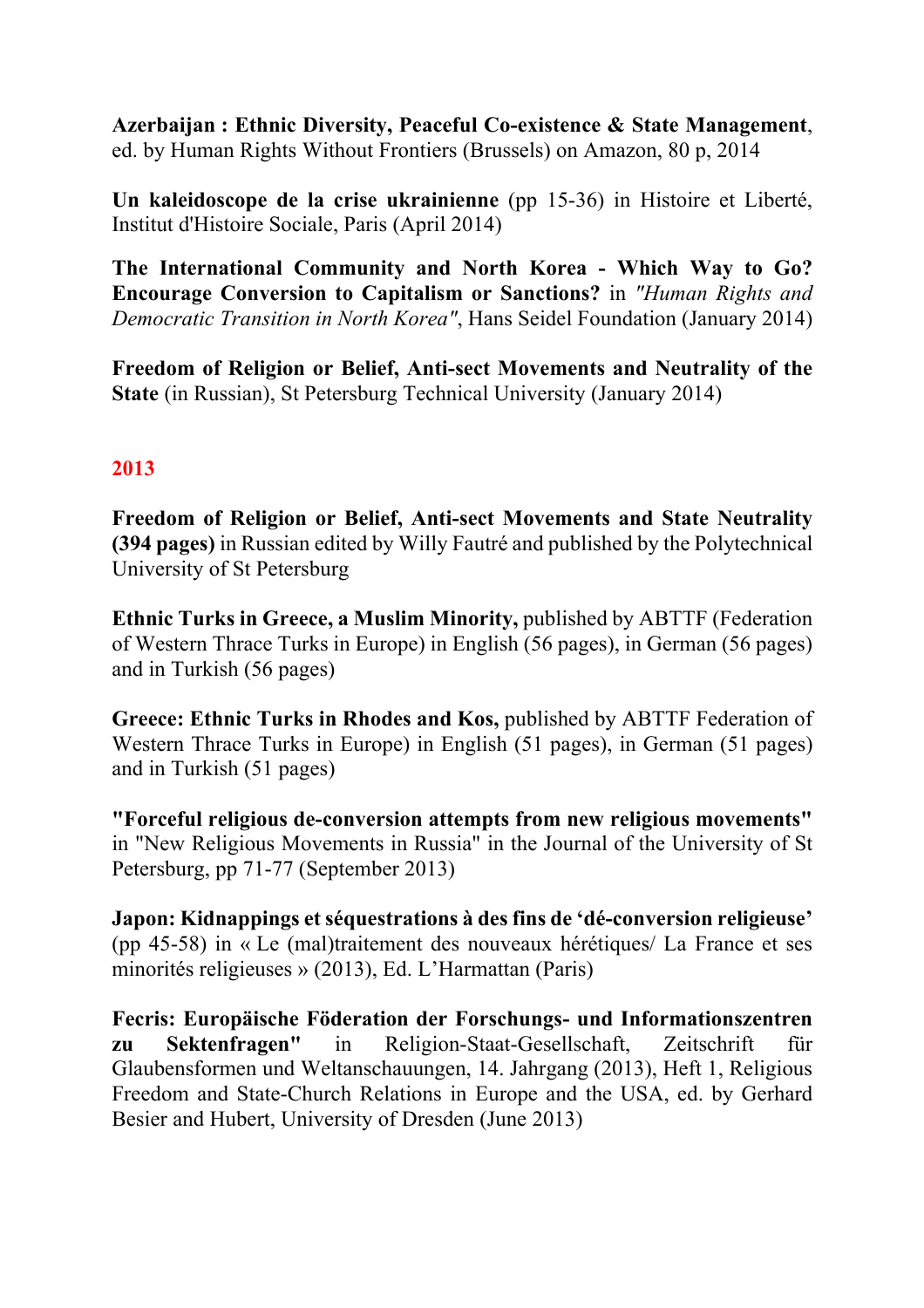**Die Geschichte von Jehovahs Zeugen in Belgien** in Jehovah's Zeugen in Europa, pp 19-52, published in, Geschichte und Gegenwart, Band 1, 736 p, edited by Gerhard Besier/ Katarzyna Stoklosa, LIT VERLAG W. Hopf, Berlin, 2013

**MISA, Gregorian Bivolaru & Yoga Practitioners in Romania**, 32 pages, published by Human Rights Without Frontiers (2013)

## **2012**

**Freedom of Religion or Belief, Anti-sect Movements and Neutrality of the State**, Special issue of *Religion - Staat - Gesellschaft*, *Journal for the Study of Beliefs and Worldviews*, ed. by Willy Fautré & published by Gerhard Besier and Hubert Seiwert, Technical University Dresden (Germany), 224 p. (2012)

**Religious Education in Belgium**, in *Handbook of Religious Education*, pp 54- 61, edited by Derek Davis and Elena Miroshnikova (414 p), The Routledge International Handbook, 2012

**Japan: Abduction and Deprivation of Freedom for the Purpose of Religious De-conversion,** pp 31-75, ed. by Human Rights Without Frontiers (Brussels) on Amazon, 114 p, 2012

## **2011**

**Trafficking in human beings and sexual exploitation: the criminalization of the clients and the reduction of the demand in Sweden** (in English and in Ukrainian) in *Mitna Sprava* Nr 1 (73) 2011 (Magazine of the Academy of Law, University of Odessa), pp 48-56 (May 2011)

**Religious Intolerance in Belgium: The Roles of Certain State and Non-state Actors**, pp 209-225, in *Religion - Staat - Gesellschaft*, *Journal for the Study of Beliefs and Worldviews,* published by Gerhard Besier and Hubert Seiwert, Technical University Dresden (Germany), 291 p. (2011)

#### **2010**

**The Sect Issue in France and in Belgium,** pp 323-329, in *Law and Religion: National, International and Comparative Perspectives*, eds. W. Cole Durham and Brett G. Scharffs (Wolters Kluwer: Aspen Publishers, (2010)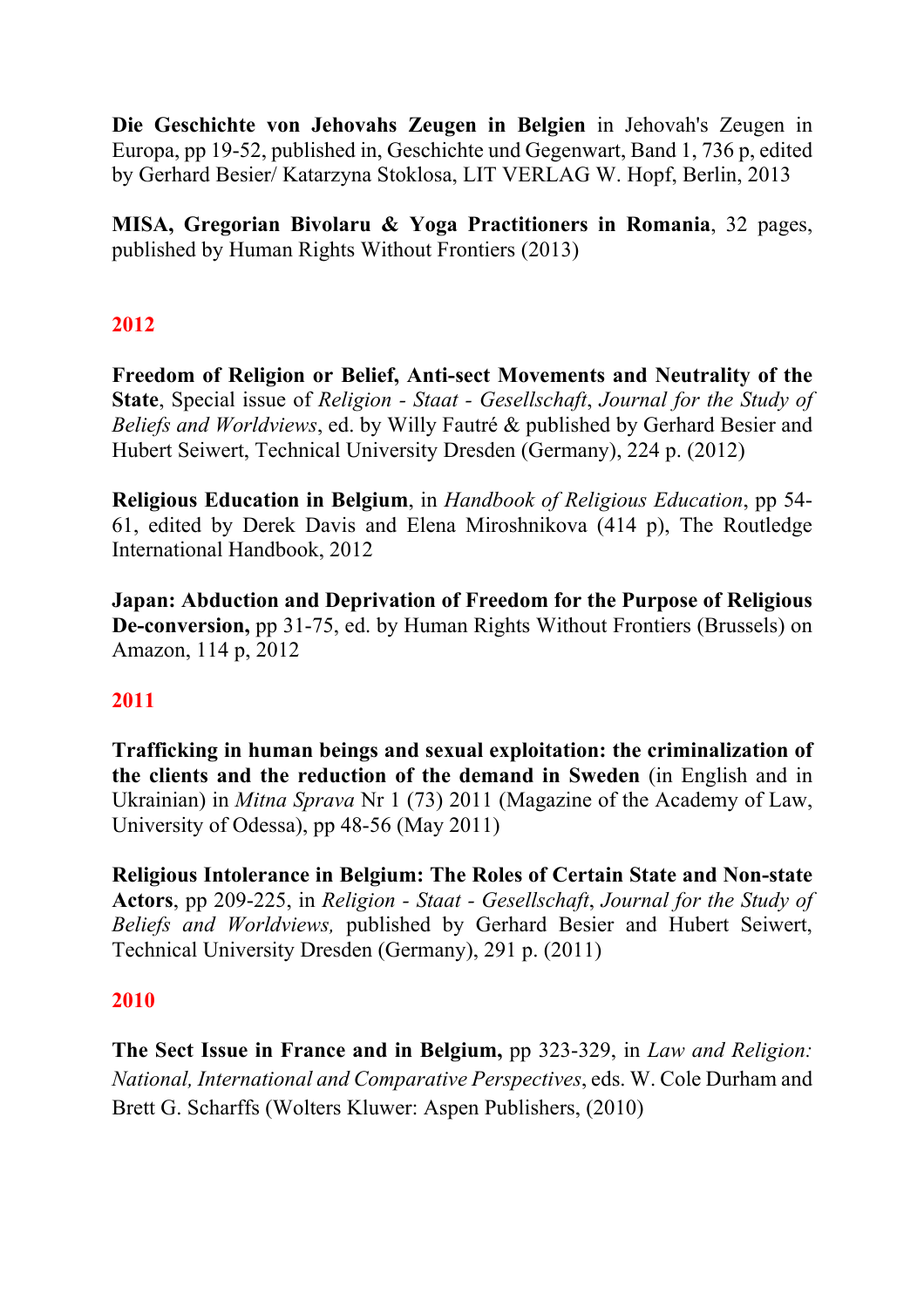**Linguistic diversity and linguistic minority issues in Belgium**, pp 51-54, in *Mitna Sprava Naukovo-Analytishnii Journal*, nr 5/2009 published by the Academy of Law, Odessa, Ukraine (2009)

## **2009**

**On Religious liberty in a democratic society - Aspect of law, religion and philosophy in constitutional theory and reality**, in *Religion-Staat-Gesellschaft*, *Journal for the Study of Beliefs and Worldviews,* published by Gerhard Besier and Hubert Seiwert, Technical University Dresden (Germany), 291 p. (2009)

**Religious Freedom Advocacy, Opportunities at the European Parliament,** in *Religion-Staat-Gesellschaft*, *Journal for the Study of Beliefs and Worldviews,* pp 391-400, published by Gerhard Besier and Hubert Seiwert, Technical University Dresden (Germany), 407 p. (2009)

**Religious Freedom Advocacy Opportunities at the European Parliament**, pp 391-400, (Ukrainian version) in *Religious Freedom and Democratization*, Published by Barichev K.V., Rivne (Ukraine)

**Models of State-Church Relationships in the Modern World,** *in Russian language*, published by Tula State Pedagogical University on 24 February 2009. Contributions pp 106-136

**Legal Regulations of Religious Communities in EU Member States: A Human Rights Perspective,** pp 67-74, in *Mitna Sprava Naukovo-Analytishnii Journal*, Academy of Law, Odessa, Ukraine (2009).

**European Perspectives on Interfaith Cooperation for Peace and Human Rights***, pp 24-27, in Interreligious Cooperation and the Promotion of Human Rights and Peace* 

**Linguistic diversity and linguistic minority issues in Belgium**, pp 51-54, in Mitna Sprava Naukovo-Analytishnii Journal, nr 5/2009 published by the Academy of Law, Odessa, Ukraine (2009)

**Human Rights in China after the Olympic Games**, ed. by Human Rights Without Frontiers (Brussels) on Amazon, 118 p (2009)

**2008**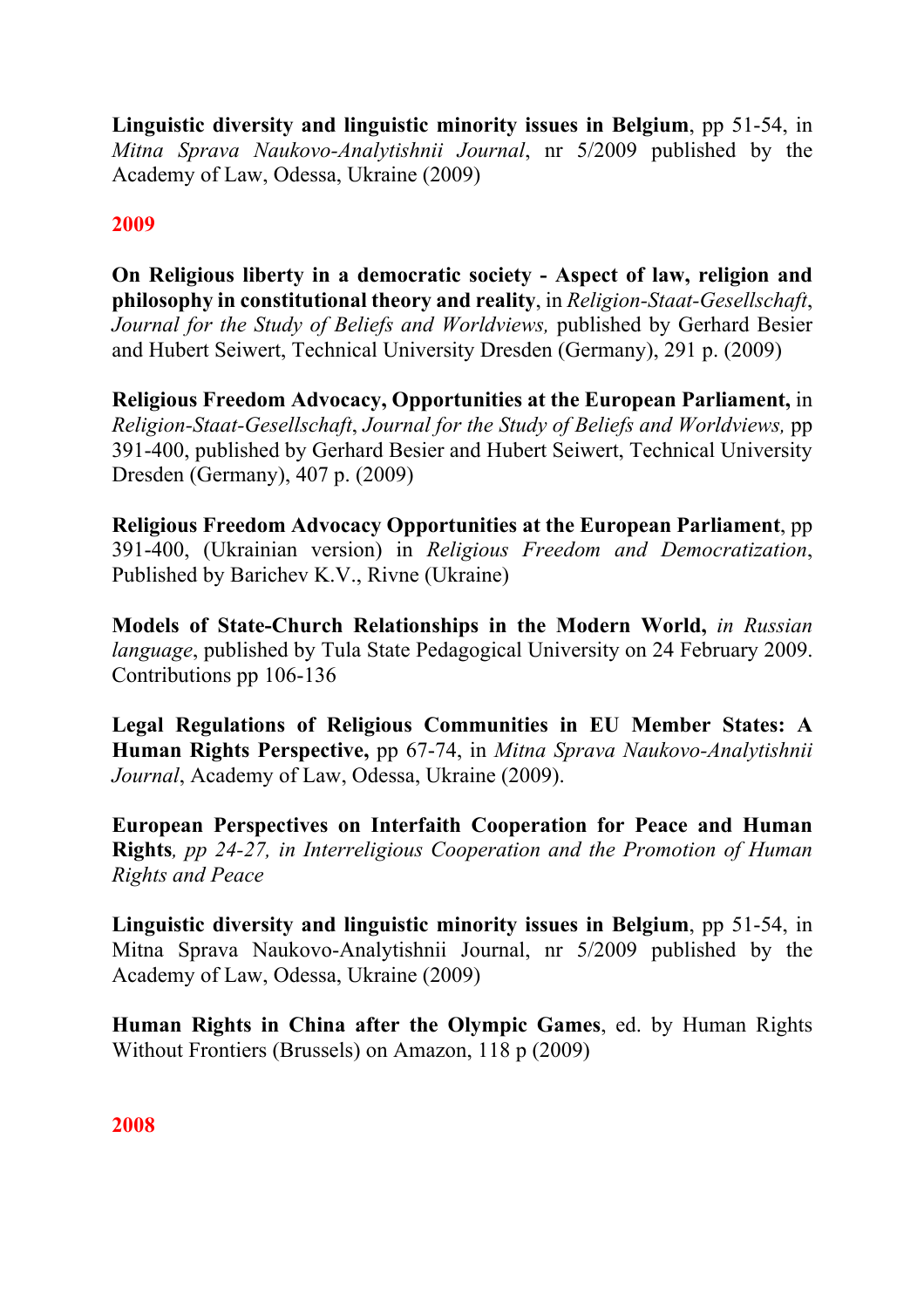**Religious Intolerance in France and Belgium**, *pp 19-23,* **in** *Religiia i Pravo No 3/2008, Moscow (2008). In Russian language.*

**European Trends -Checklist of Elements of Religious Freedom Score***, pp 28- 33, 451-477 + 16 Country Profiles* **in** *Religious Freedom in the World, ed. By Paul A. Marshall. Rowman & Littlefield Publishers in cooperation with the Center for Religious Freedom at the Hudson Institute*

**Interactions between public powers, communities of faith or belief, and society: A critical and constructive look at religious intolerance in France and in Belgium** *(in Russian)* **in** *Religia in Pravo (Journal Religion and Law), Nr 3/ 2008, pp 19-24, ed. Academy of Sciences, Moscow* PDF

#### **2007**

**Sects: Do democracies need laws of exception? The Belgian experience** (pp 93-111) by Willy Fautré, published in *"The New Religious Question. State Regulation or State Interference?",* Eds Pauline Cote & T. Jeremy Gunn, P.I.E.- Peter Lang (Brussels), 2006

**For South Korea Without Prisoners of Conscience, A Report by HRWF Int'l***, 250 p, 2007*

**Trends in Freedom of Religion and Belief in the OSCE Region in 2006 in Human Rights in** *the OSCE Region, Report 2007 (Events of 2006), pp 222-227,* ed. International Helsinki Federation, 2007,

**Registration of Religious Communities, Categorization of Religions and Institutionalized Discrimination,** pp 597-614, in *Funktionen des Rechts in der Pluralistischen Wissensgesellschaft. Festschrift fuer Christian Bruenner zum 65. Geburtstag*, eds Silvia Ulrich & Gerhard Schnedl & Renate Pirstner-Hebner, 2007, ISBN 978-3-205-77513-3, 696, BOEHLAU VERLAG Gesellschaft http://www.boehlau.at

**Lobbying experiences by NGOs** in *EU Lobbying Handbook*, pp 160-164, by Andreas Geiger.

#### **2006**

**NGOs Lobbying** *in EU Lobbying Handbook, A guide to modern participation in Brussels*, pp 160-164, ed. Andreas Geiger, Helios Media GmbH, Berlin 2006, ISBN 3-9811316-06, Website Publisher www.helios-media.com